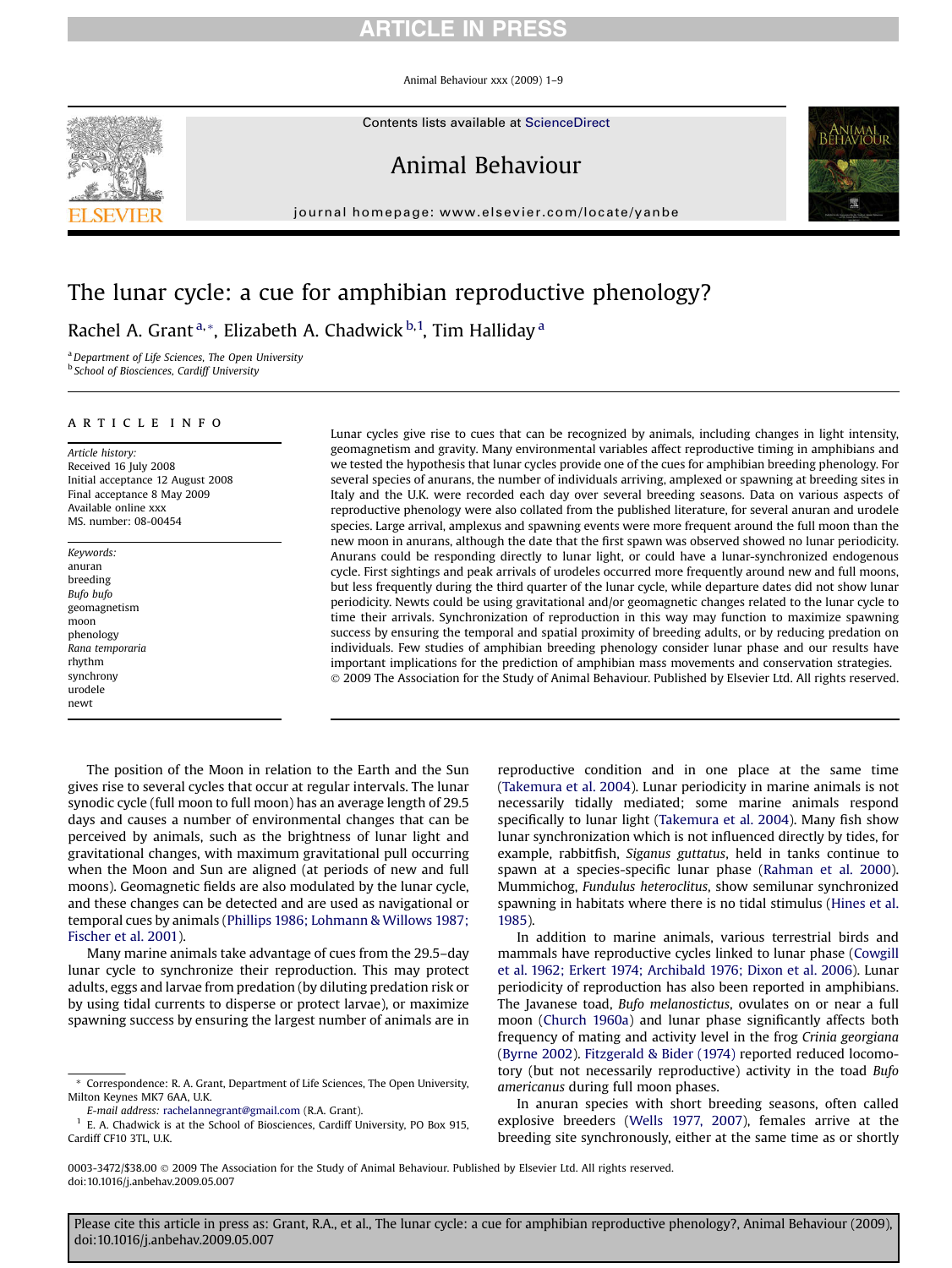after males, which actively compete for females. In contrast, prolonged breeders are characterized by males calling to attract females, often defending territories [\(Wells 1977, 2007](#page-8-0)). Explosive and prolonged breeding represent two extremes along a continuum of mating strategies. Although rainfall and temperature can be good predictors of reproductive activity in amphibians ([Oseen & Wassersug 2002](#page-8-0)) these variables alone do not explain the high degree of synchronization that occurs in explosive breeders. In some studies of anurans, particularly B. bufo, rainfall was not found to influence the arrival of toads at the breeding site ([Gittins 1983;](#page-8-0) [Reading 1998](#page-8-0)). Indeed, this has led several authors to conclude that there may be a large endogenous component to amphibian breeding phenology. [Sinsch \(1988\)](#page-8-0) found that the timing of Bufo bufo migration was fairly independent of climatic factors and concluded that endogenous components may make up a larger part of the variation in migration timing than normally supposed. [Wells](#page-8-0) [\(1979\)](#page-8-0) made similar observations in the explosive breeding Bufo typhonius and suggested that an endogenous cycle interacts with an environmental cue in this species to produce highly synchronous breeding. Moon phase is an often overlooked environmental cue that could affect reproductive timing, and in this study we tested the hypothesis that periodicity in the breeding phenology of amphibians reflects periodicity in the lunar cycle. We analysed various parameters related to reproductive activity for a range of species, sites and years. For anurans, these parameters included (1) large arrival events (days on which more than 10% of the total in each year arrived), (2) large amplexus events (days on which more than 2% of the annual total number of mating pairs were observed), (3) large spawning events (days on which more than 10% of the annual total of spawning individuals were observed) and (4) first evidence of spawn. For urodeles, parameters included (1) first sighting, (2) peak (mode) arrival dates, and (3) median departure dates.

#### **METHODS**

#### General Methods

We collected data from three sites: San Ruffino Lake, Italy, Llandrindod Wells, U.K. and Marston Pond, U.K. In all cases, individuals were located by sight during transects surveyed on foot using powerful torches (flashlights). In all three surveys the torches used were considerably brighter than the ambient moonlight, minimizing bias caused by animals being more visible on a full moon. At San Ruffino Lake the torch used was an Energizer Halogen, at Llandrindod Wells a Clulite CL1, and at Marston Pond an Ever-Ready, all of which had a brightness between  $5 \times 10^3$  and  $5 \times 10^6$  lx. For comparison, light levels are around  $10^{-3}$  lx on a clear night with a full moon and  $10^{-5}$  lx in overcast starlight [\(Buchanan 1993\)](#page-8-0). At all three study sites, we noted little or no deviation in amphibian movement towards the water on the approach of surveyors or illumination. The San Ruffino site is in a rural and undeveloped area and the part of the lake that was surveyed is free from artificial illumination. Llandrindod Wells Lake is in a semirural area, and Marston Pond is in an urban area, where artificial lighting is higher. Unfortunately, as the data were analysed retrospectively, the level of artificial light at the sites was not quantified.

### Study Sites and Site-specific Methods

### San Ruffino Lake

San Ruffino Lake, Monte San Martino, Italy (43°00'4"N,  $13°23'4''E$ ) supports large breeding populations of B. bufo, and smaller numbers of Rana klepton hispanica living in mixed populations with Rana bergeri (klepton indicating that this frog is a fertile hybrid). Rana bergeri and R. kl. hispanica were treated as a single species in this study as they are virtually impossible to distinguish in the field, being morphologically almost identical ([Vignoli et al. 2007\)](#page-8-0), and are referred to as R. bergeri below. Treefrogs, Hyla intermedia, were also present at the site but were excluded from analysis because of the small numbers encountered on land.

A transect 2.5 km long on one side of the lake was surveyed once by R.G. each evening at dusk during the breeding season (April to June), for 40 nights in 2006 and 44 nights in 2007. The time taken to survey the transect was approximately 1.5 h. To reach the breeding site, the amphibians had to cross a pale-coloured lakeside path approximately 1.5 m in width, on which the animals could be clearly seen. Individuals were difficult to see as they entered the undergrowth at the side of the path, so only animals crossing the path were counted, thereby minimizing differences in detection probability caused by the changing intensity of lunar light. Individuals on land around the perimeter of the lake were counted as they moved towards the water and categorized by species and as single or amplexed in 2006, and additionally by sex in 2007.

#### Marston pond

Marston Pond, Oxford, U.K. (51°46.2'N, 1°14.1'W) supported breeding populations of B. bufo and Rana temporaria, but may no longer be an amphibian breeding site. The circumference of the pond was patrolled each night for around 2 h from dusk by T.R.H. during the breeding season (March and April) from 1978 to 1987 (B. bufo) and 1979–1985 (R. temporaria) with the exception of 1984. As the pond was shaded by trees and bushes, the moon was not bright enough to detect animals without artificial illumination, so it is unlikely that the changing moonlight intensity biased the results. Numbers of males and females arriving at the breeding site (on land) and the number of spawning pairs (in water) of B. bufo and R. temporaria were recorded. The date of the first spawn observed was also recorded from 1977 to 1987 (B. bufo) and in 1977 and 1980–1984 (R. temporaria). The length of the breeding season varied between 8 and 42 days for B. bufo, and between 18 and 23 days for R. temporaria.

#### Llandrindod Wells Lake

Llandrindod Wells Lake, Wales, U.K. (52°14'0"N, 3°22'8"W) supports a large population of B. bufo. A complete circuit of the lake, 1 km in circumference, was walked each night of the breeding season (March and April) in 2000 and 2001 by E.A.C. and repeated every half hour from dusk until arrival numbers declined for three consecutive circuits, to below 20 individuals for at least two circuits and below 10 for the final circuit. Numbers of single males, females and amplexed pairs were recorded. The time taken for the survey was variable but was typically 2 h from dusk. Animals were clearly visible as they crossed a wide metalled path or a road surrounding the lake, so changes in moonlight intensity were unlikely to have influenced detection probability at this site. The length of the breeding season was 55 days in 2000 and 49 days in 2001.

### Literature Search

Data on significant reproductive events, such as the date on which the first amphibian was sighted or the date on which the first spawn was laid, are widely available in published literature. Data on reproductive events were obtained from various research papers, and previously unpublished data on newt arrivals were supplied by E.A.C. (for details of data collection methods, see [Chadwick et al.](#page-8-0) [2006](#page-8-0)). The criteria for inclusion of published data were as follows: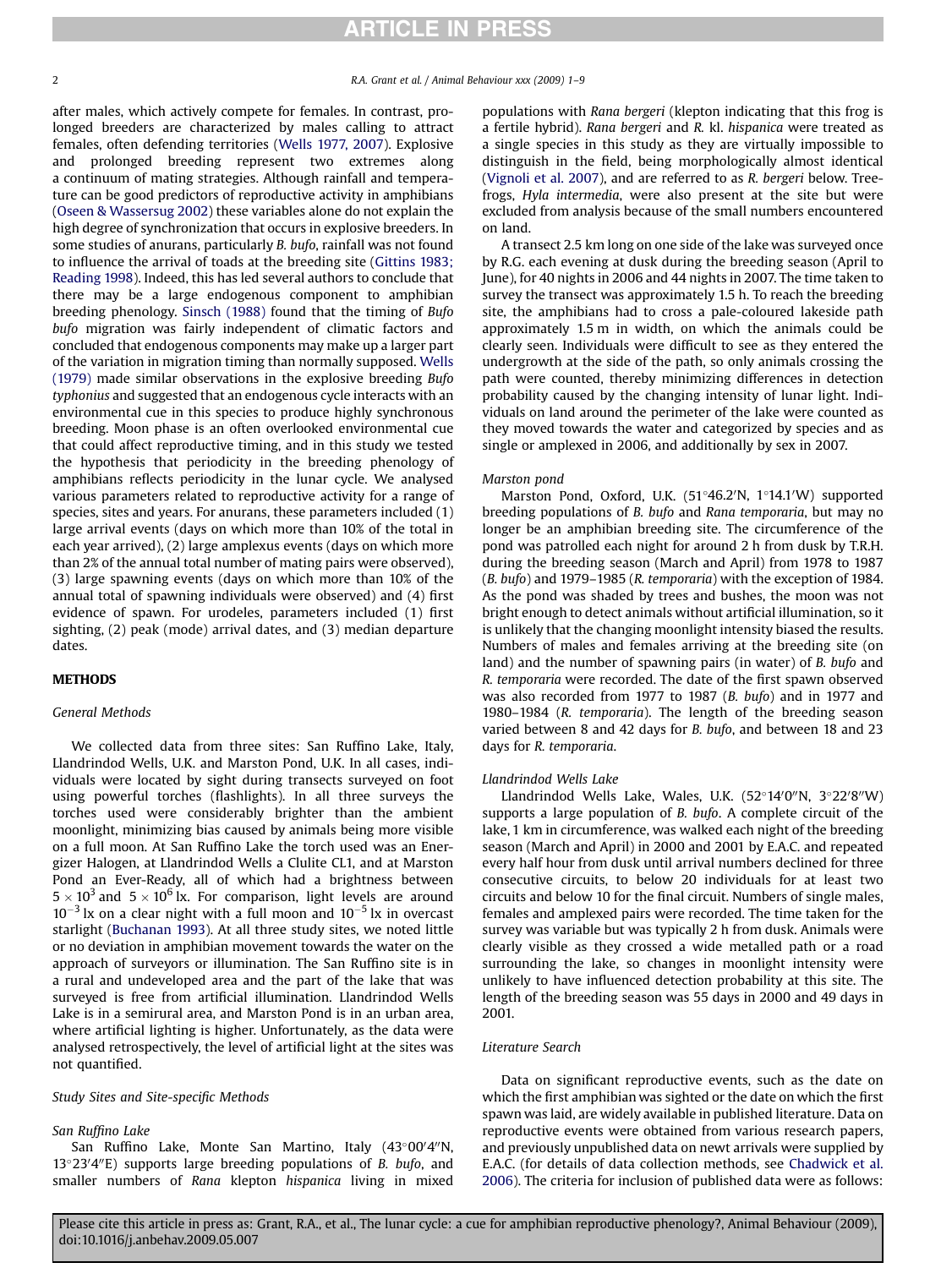<span id="page-2-0"></span>the study showed clearly either consecutive daily arrivals for each year, or the dates of significant reproductive events over a number of years, either as raw data or in a form that could be easily estimated with a reasonable degree of accuracy (i.e. to within 2–3 days). We excluded data that showed weekly or monthly arrivals totals, that combined arrival and departure totals, or that averaged totals over a number of years, and data where the exact dates of the study were not given. Five published studies were used involving three urodele and six anuran species. Table 1 shows a numbered list of all data sources used in this study; these are referred to by study number in the following analyses.

## Study Species and Breeding Biology

Of the anuran species studied here, Bufo boreas, B. bufo, Rana cascadae and R. temporaria are explosive breeders, where males engage in scramble competition for females, the sex ratio is male biased and breeding is highly synchronized ([Beebee & Griffiths](#page-7-0) [2000; Blaustein et al. 2001\)](#page-7-0). Bufo calamita has a more prolonged breeding season, and calls to attract females ([Beebee & Griffiths](#page-7-0) [2000](#page-7-0)). Rana bergeri and R. kl. hispanica are mainly aquatic frogs that are often found in mixed populations of which R. bergeri is usually the most numerous, R. kl. hispanica being a hybridogenetic frog, which depends on R. bergeri for its reproduction ([Lanza et al. 2007\)](#page-8-0). Rana esculenta is also a highly aquatic pool frog.

The three newt species included in this study (Lissotriton [previously Triturus] vulgaris, L. helveticus and Triturus cristatus) were all studied in the U.K. where breeding migrations occur over a protracted period between January and April ([Beebee & Griffiths](#page-7-0) [2000\)](#page-7-0). The three newts studied here often share the same habitat.

All the species studied here are spring breeders and the literature suggests that emergence from overwintering sites and breeding migrations are largely constrained by climate. Geographical variation in climate can cause considerable variation in breeding phenology. For R. cascadae and B. boreas, emergence occurs following snowmelt [\(Corn 2003\)](#page-8-0) and other species seem to be largely constrained by temperature ([Reading 1998](#page-8-0)).

|--|--|

The source of data used in this investigation

Breeding migrations vary considerably in terms of distance travelled. The pool frogs R. bergeri and R. esculenta hibernate in the water and B. calamita and R. cascadae overwinter at or adjacent to the breeding sites, so these species do not make extensive breeding migrations [\(Beebee & Griffiths 2000\)](#page-7-0). Some individuals of R. temporaria overwinter in the pond and others migrate ([Verrell &](#page-8-0) [Halliday 1985](#page-8-0)). However, B. bufo is largely terrestrial and may overwinter in refugia up to 1200 m from the breeding site [\(Sinsch](#page-8-0) [1988\)](#page-8-0).

# Moon Phase Data

We obtained the dates of full moons from the US Naval Observatory Astronomical Applications Department [\(http://aa.usno.navy.](http://aa.usno.navy.mil/data/docs/MoonFraction.php) [mil/data/docs/MoonFraction.php](http://aa.usno.navy.mil/data/docs/MoonFraction.php)) for midnight at Universal Time (GMT). Moon phase is independent of the geographical position of the observer.

No account was taken of the actual light levels at the breeding sites, moon rise or set times, the moon's angle of declination, other lunar cycles (such as the 18.6-year nodal cycle which may affect biota, [Archibald 1977](#page-7-0)) or whether or not the moon was visible on a given night. This was because most of the data were collected before the current hypothesis was proposed.

### Derived Data

For each of the recorded reproductive 'events' (e.g. first spawn or sighting), we counted the days since full moon (DFM) and thereby assigned DFM values from 0 to 29 to each date, where 0 represents the full moon. To facilitate graphical presentation of the data, the DFM values were grouped into eight lunar phases ([Fig. 1\)](#page-3-0), which we used to plot circular histograms, with the length of the bar representing the frequency of reproductive events occurring (see [Results\)](#page-3-0). The circular histograms show the actual frequencies of reproductive events and therefore the scales vary depending on the value of N in each case.

| Study number | Source                       | Period               | <b>Site</b>              | Species                       | Data used        |
|--------------|------------------------------|----------------------|--------------------------|-------------------------------|------------------|
|              | Unpublished R.G.*            | 2006-2007            | San Ruffino, Italy       | Rana bergeri                  | $N$ arriving     |
|              | Unpublished R.G.*            | 2006-2007            | San Ruffino, Italy       | Bufo bufo                     | $N$ arriving     |
|              | Unpublished T.R.H.*          | 1978-1987            | Oxford, England          | Bufo bufo                     | $N$ arriving     |
|              | Unpublished T.R.H.*          | 1978-1987            | Oxford, England          | Rana temporaria               | N arriving       |
|              | Unpublished T.R.H.*          | 1978-1989            | Oxford, England          | Bufo bufo                     | First spawn      |
|              | Unpublished T.R.H.*          | 1979-1983            | Oxford, England          | Rana temporaria               | First spawn      |
|              | Unpublished E.A.C.*          | 2000-2001            | Llandrindod Wells, Wales | Bufo bufo                     | N arriving       |
|              | Blaustein et al. 2001        | 1982-1989            | Oregon, U.S.A.           | Rana cascadae                 | First spawn      |
|              | Blaustein et al. 2001        | 1982-1989            | Oregon, U.S.A.           | <b>Bufo boreas</b>            | First spawn      |
|              | Beebee 1995                  | 1978-1994            | Sussex, England          | Rana temporaria               | First spawn      |
|              | Beebee 1995                  | 1978-1994            | Sussex, England          | Bufo bufo                     | First spawn      |
|              | Beebee 1995                  | 1978-1994            | Sussex, England          | Rana esculenta                | First spawn      |
|              | Beebee 1995                  | 1978-1994            | Hampshire, England       | Bufo calamita                 | First spawn      |
| 5            | Beebee 1995                  | 1978-1994            | Sussex, England          | Lissotriton vulgaris          | First sighting   |
|              | Beebee 1995                  | 1978-1994            | Sussex, England          | <b>Lissotriton helveticus</b> | First sighting   |
|              | Beebee 1995                  | 1978-1994            | Sussex, England          | Triturus cristatus            | First sighting   |
| հ            | Tryjanowski et al. 2003      | 1978-2002            | Western Poland           | Rana temporaria               | First spawn      |
| 6            | Tryjanowski et al. 2003      | 1978-2003            | Western Poland           | Bufo bufo                     | First spawn      |
|              | Unpublished E.A.C.           | 1981-1987, 1997-2005 | Llysdinam, Wales         | Lissotriton vulgaris          | $N$ arriving     |
|              | Unpublished E.A.C.           | 1981-1987. 1997-2005 | Llysdinam, Wales         | <b>Lissotriton helveticus</b> | N arriving       |
|              | Chadwick et al. 2006         | 1981-1987, 1997-2005 | Llysdinam, Wales         | Lissotriton vulgaris          | Median departure |
|              | Chadwick et al. 2006         | 1981-1987, 1997-2005 | Llysdinam, Wales         | Lissotriton helveticus        | Median departure |
| 8            | Unpublished $E.A.C.†$        | 1981-1987, 1997-2005 | Llysdinam, Wales         | Lissotriton vulgaris          | Peak arrival     |
| 8            | Unpublished E.A.C. $\dagger$ | 1981-1987, 1997-2005 | Llysdinam, Wales         | Lissotriton helveticus        | Peak arrival     |
| 9            | Gittins et al. 1980          | 1978                 | Llandrindod, Wales       | Bufo bufo                     | N arriving       |

Studies were carried out by R. A. Grant (R. G.), T. R. Halliday (T. R. H.) and E. A. Chadwick (E. A. C.).

See text for details of methods.

See [Chadwick et al. \(2006\)](#page-8-0) for details of methods.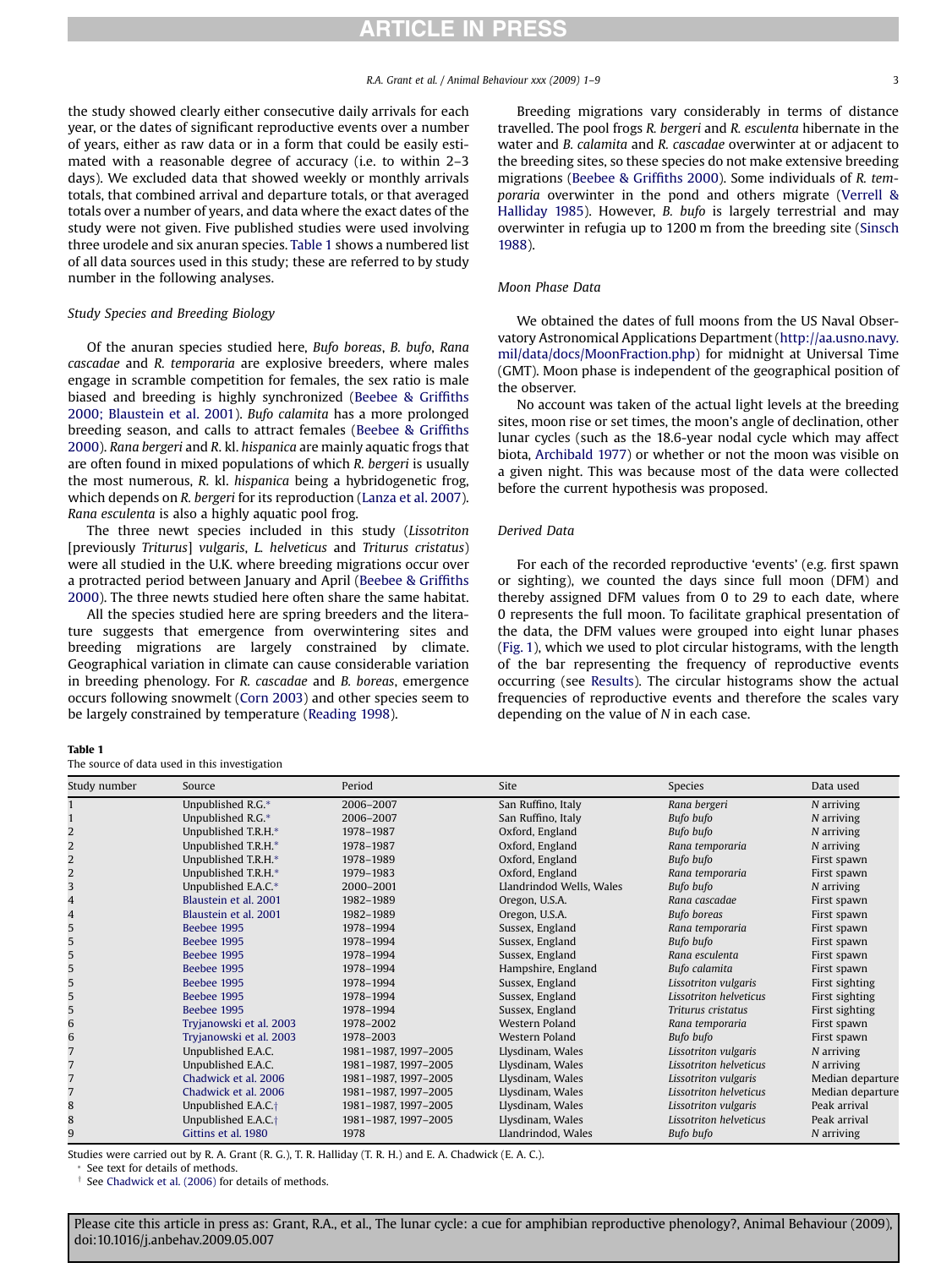<span id="page-3-0"></span>

4 R.A. Grant et al. / Animal Behaviour xxx (2009) 1–9

| Lunar phase                      | Full moon      | Waning<br>gibbous | 3rd quarter | Waning<br>crescent | New moon       | Waxing<br>crescent | 1st quarter    | Waxing<br>gibbous |
|----------------------------------|----------------|-------------------|-------------|--------------------|----------------|--------------------|----------------|-------------------|
|                                  | $\mathbf{1}$   | 2                 | 3           | $\overline{4}$     | 5              | 6                  | $\overline{7}$ | 8                 |
|                                  |                |                   |             |                    |                |                    |                |                   |
| Days since<br>full moon<br>(DFM) | 28,29, 0,1     | 2,3,4,5           | 6,7,8       | 9,10,11,12         | 13, 14, 15, 16 | 17, 18, 19, 20     | 21,22,23       | 24, 25, 26, 27    |
| $N$ in category                  | $\overline{4}$ | $\overline{4}$    | 3           | $\overline{4}$     | $\overline{4}$ | $\overline{4}$     | 3              | $\overline{4}$    |
| Illumination                     |                |                   |             |                    |                |                    |                |                   |
| Gravitational<br>pull            |                |                   |             |                    |                |                    |                |                   |
| Geomagnetic<br>fields            |                |                   |             |                    |                |                    |                |                   |

Figure 1. The eight moon phases and their geophysical effects. The lunar effect on geomagnetism was adapted from [Stolov \(1965\)](#page-8-0) and [Bell & Defouw \(1966\).](#page-8-0)

The number of anuran arrivals recorded at the breeding sites on each day was expressed as a percentage of the total observed population for each species, in each year and for each site (% arrivals), so that data from different years could be pooled. We assigned DFM values to dates on which more than 10% of the total arrived, more than 10% of males or females arrived and more than 10% of the total were spawning (Marston Pond only), and the dates on which more than 2% of the total amplexed pairs were observed at the other two sites.

# Statistical Analysis

We analysed the data for correlation with lunar phase. Most of the data were collected before the current hypothesis was proposed, thereby reducing the likelihood of observer bias. We converted DFM values to angles  $(°)$  by dividing by 29.5 (the length, in days, of the lunar cycle) and then multiplying by  $360^\circ$  so that the data could be analysed using circular statistics. To assess whether reproductive events showed lunar periodicity, we analysed data using Rao's spacing test [\(Batschelet 1981](#page-7-0)), unless otherwise specified. Rao's spacing test is more powerful and robust than many other circular goodness-of-fit-tests, and is able to analyse bimodal and multimodal distributions, whereas other tests, such as the Rayleigh test and Watson's  $U^2$  are not ([Bergin 1991\)](#page-8-0). Rao's spacing test is robust even at small sample sizes, but also shows a low frequency of type I errors when analysing data that show no pattern. The only cases where Rao's spacing test fails are in distributions that show directional avoidance ([Bergin 1991](#page-8-0)). Where data appeared to be unimodal, we also used the Rayleigh test for departure from randomness, and where this produced a different outcome from Rao's test, the Rayleigh test statistic is also presented. The null hypothesis that reproductive events would be equally or randomly spaced throughout the lunar cycle was tested for each data set. All data were analysed using the circular statistics software Oriana 2.0 ([http://www.kovcomp.co.uk/oriana/,](http://www.kovcomp.co.uk/oriana) Kovach Computing Services, Anglesey, U.K.). Oriana 2.0 does not give exact P values for Rao's spacing test, but provides the test statistic U. For nonsignificant results Oriana gives P as a range; this is presented as provided. For significant P values Oriana uses the form  $P < 0.05$  or  $P < 0.01$ . To find more precise values for significant results, we used an expanded table of P values for Rao's spacing test ([Russell & Levitin 1995\)](#page-8-0), which includes P values greater than 0.001 for  $U = 1-220$ . Where P is given for a range of U we take the conservative approach of rounding U values down; this potentially overestimates P and therefore provides a conservative estimate of significance.

The sample sizes in this study consist of the number of days on which the reproductive event (e.g. large spawn event, large arrival event) occurred; however, the actual sampling units are individuals, or pairs of animals. While this could be statistically problematic, the fact that on all days more than one individual or pair arrived means that the bias in this case would be towards type II error, and the significant results observed in this study can be deemed trustworthy.

Another possible source of statistical error may come about through multiple testing (when there are a large number of tests, some will reach significance from chance alone, [Cross & Chaffin](#page-8-0) [1982](#page-8-0)); this is discussed below.

# **RESULTS**

### Large Arrival Events

For most anurans tested large arrival events occurred around the full moon (studies 1,2,3,9; [Table 1,](#page-2-0) [Fig. 2\)](#page-4-0). Large arrival events of B. bufo at Marston Pond occurred primarily in phases 1 and 8 (around the full moon; males:  $U = 171$ ,  $N = 40$ ,  $P = 0.003$ ; females:  $U = 188$ ,  $N = 44$ ,  $P < 0.001$ ). At Llandrindod Wells, all B. bufo large arrival events occurred in phases 6–8 (the waxing to full moon; males:  $U = 226$ ,  $N = 5$ ,  $P = 0.006$ ; but note  $U > 220$  so P is overestimated; females:  $U = 202$ ,  $N = 6$ ,  $P = 0.016$ ). At San Ruffino, the two large B. bufo arrival events occurred on days 0 and 1 of the lunar cycle (full moon, phase 1). The three large arrivals of R. bergeri occurred on days 0, 3 and 5 of the lunar cycle (on, and just after, the full moon, phases 1 and 2), but no statistical tests were carried out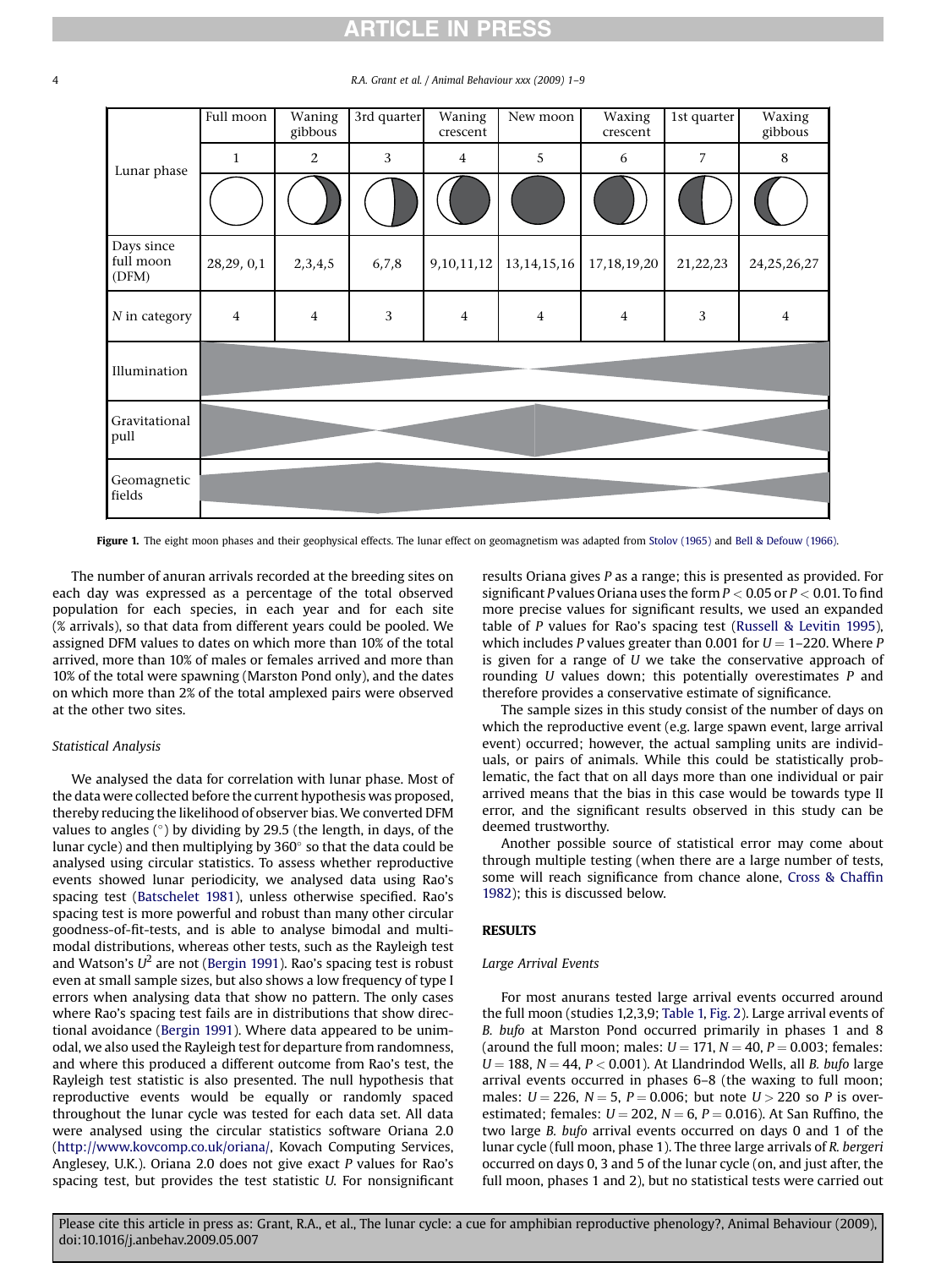#### R.A. Grant et al. / Animal Behaviour xxx (2009) 1–9 5

<span id="page-4-0"></span>

Figure 2. Large arrival events: frequency of occurrence in each moon phase, for B. bufo, R. temporaria and R. bergeri at Marston Pond, San Ruffino Lake and Llandrindod Wells Lake. See [Fig. 1](#page-3-0) for moon phases.

owing to the small sample size. Conversely, R. temporaria arrivals were uniformly spaced with respect to moon phase (males:  $U = 118, N = 15, P = 0.5 - 0.9$ ; females:  $U = 125, N = 25, P = 0.1 - 0.5$ ).

### Large Amplexus Events

Amplexed pairs at San Ruffino Lake and Llandrindod Wells Lake were seen more frequently around the time of the full moon (studies 1,3; [Table 1\)](#page-2-0). When total numbers of amplexed pairs at the sites were counted, 90% of those recorded at Llandrindod Wells Lake, and 84% of those recorded at San Ruffino Lake occurred in phases 1, 2, 7 and 8 (around the full moon). Most large amplexus events (>2% of the total) occurred in phases 1, 7 and 8 at Llandrindod Wells and phases 1 and 2 at San Ruffino. There were no large amplexus events in moon phases 3, 4 or 5 (the new moon) in any of the 4 years over which data were collected, at either site (Fig. 3). Statistical tests on the number of large B. bufo amplexus events occurring showed that this was a significant effect at San Ruffino, ( $U = 233$ ,  $N = 12$ ,  $P < 0.001$ ) and close to significance at Llandrindod Wells ( $U = 160$ ,  $N = 12$ ,  $P = 0.096$ ). With the Rayleigh test, the data from Llandrindod Wells were significant  $(Z = 4.9,$  $N = 12$ ,  $P = 0.005$ ).

# Large Spawning Events

Large spawning events at Marston Pond from 1978 to 1987 occurred more frequently around and soon after the full moon, with 75% of large spawning events occurring in phases 8, 1, 2 and 3 (study 2; [Table 1,](#page-2-0) Fig. 4). This was significant for toads ( $U = 180$ ,  $N = 38$ ,  $P < 0.001$ ) and for frogs (U = 184, N = 12, P = 0.02).

# First Spawn

First spawn dates occurred uniformly throughout the lunar month (studies 2,4,5,6; [Table 1,](#page-2-0) [Fig. 5](#page-5-0)). [Table 2](#page-5-0) shows the statistical outcomes of tests on the first spawn data.



Figure 3. Large amplexus events: frequency of occurrence in each moon phase for B. bufo at Llandrindod Wells Lake and San Ruffino Lake. See [Fig. 1](#page-3-0) for moon phases.

# First Sighting

First sightings in Sussex (study 5; [Table 1\)](#page-2-0) were most commonly made in phase 2 of the lunar cycle (just after a full moon) and in phases 5–8 (the new and waxing moon). In phases 3 and 4 there were no first sightings of any species of these newts in any of the 17-year study period ([Fig. 6\)](#page-5-0). This difference was significant for L. helveticus (U = 186, N = 16, P = 0.006), but not for T. cristatus  $(U = 150, N = 17, P = 0.1 - 0.5)$  or L. vulgaris  $(U = 144, N = 16,$  $P = 0.1 - 0.5$ ).



Figure 4. Large spawning events: frequency of occurrence in each moon phase for B. bufo and R. temporaria at Marston Pond. See [Fig. 1](#page-3-0) for moon phases.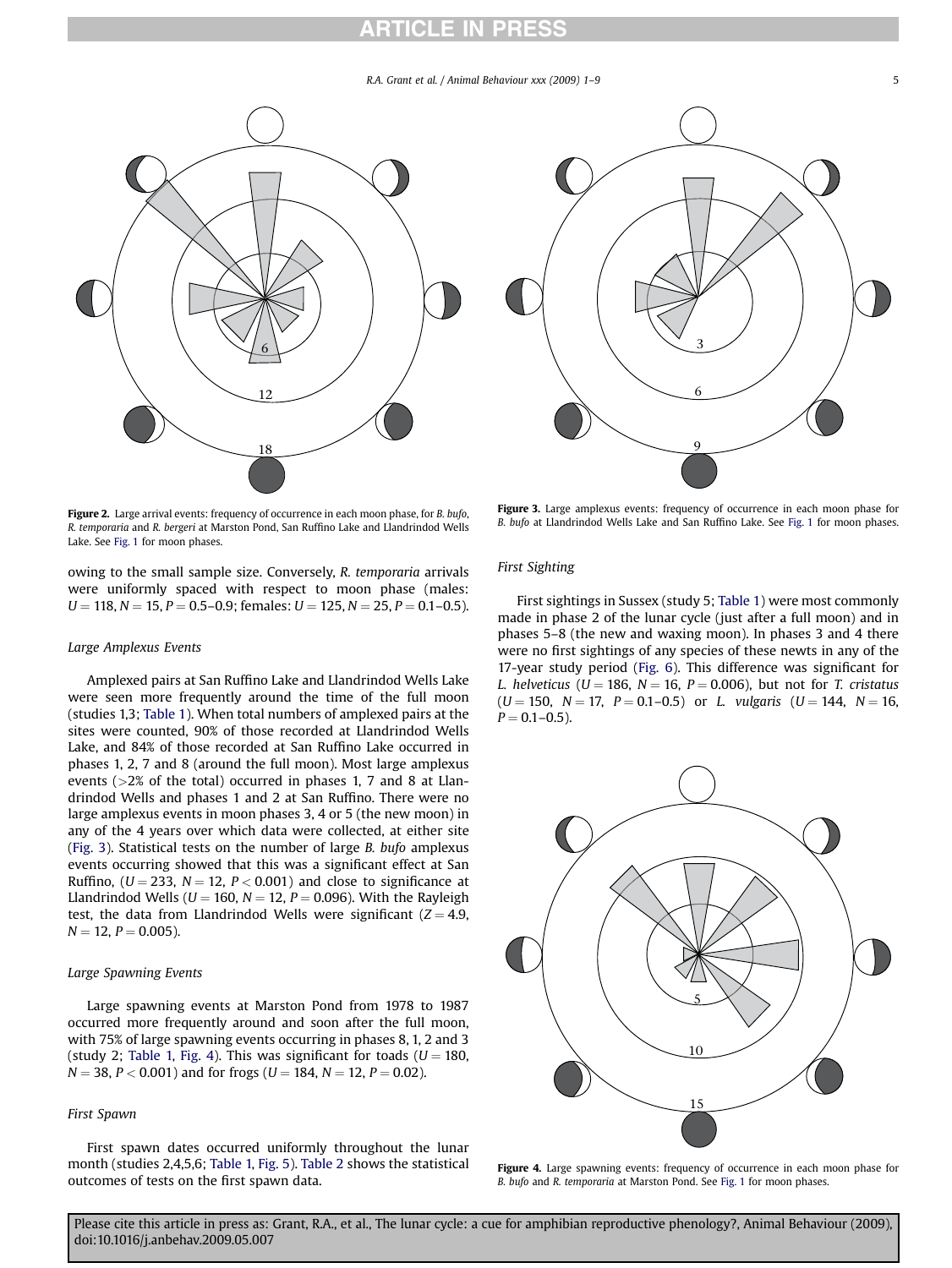<span id="page-5-0"></span>6 R.A. Grant et al. / Animal Behaviour xxx (2009) 1–9



Figure 5. First spawn: frequency of occurrence in each moon phase for six anuran species at eight sites, as listed in Table 2. See [Fig. 1](#page-3-0) for moon phases.

# Peak (Mode) Arrivals

Peak (mode) arrival dates at Llysdinam Pond (study 8; [Table 1\)](#page-2-0) occurred most frequently around the full moon (phase 1) and the new moon (phases 5 and 6). Few peak arrival dates occurred during the moon's third quarter (phase 3) (Fig. 7). When the modal values of males and females were analysed together for L. vulgaris the outcome was significant ( $U = 168$ ,  $N = 30$ ,  $P = 0.017$ ); however, when the sexes were analysed separately the outcome was not significant for males ( $U = 125$ ,  $N = 15$ ,  $P = 0.5-0.9$ ) or females  $(U = 131, N = 15, P = 0.1 - 0.5)$ . For L. helveticus the outcome was not significant, whether analysed together or separately (males:  $U = 137, N = 15, P = 0.1 - 0.5$ ; females:  $U = 119, N = 15, P = 0.5 - 0.9$ ).

# Departure Dates

There was no significant difference in the frequency of median departure dates from Llysdinam Pond occurring in each moon phase for the two newt species studied (L. helveticus: males:  $U = 107, N = 15, P = 0.5 - 0.9$ ; females:  $U = 96, N = 15, P = 0.9 - 0.95$ ; L. vulgaris: males:  $U = 119$ ,  $N = 12$ ,  $P = 0.5-0.9$ ; females:  $U = 125$ ,

#### Table 2

| Results of Rao's spacing test for periodicity in first spawn dates |  |  |
|--------------------------------------------------------------------|--|--|
|--------------------------------------------------------------------|--|--|

| Species and location                           | N  | Rao's spacing test $(U)$ |
|------------------------------------------------|----|--------------------------|
| Rana temporaria, western Poland                | 18 | $102***$                 |
| Bufo bufo, western Poland                      | 18 | $117***$                 |
| Bufo boreas, Lost Lake, Oregon, U.S.A.         | 14 | $113***$                 |
| Rana cascadae, Site 1, Oregon, U.S.A.          | 14 | $133*$                   |
| Bufo boreas, Three Creeks Lake, Oregon, U.S.A. | 15 | $113***$                 |
| Bufo boreas, Todd Lake, Oregon, U.S.A.         | 15 | $137*$                   |
| Rana cascadae, Todd Lake, Oregon, U.S.A.       | 16 | $121***$                 |
| Bufo bufo, Marston Pond, U.K.                  | 10 | $113***$                 |
| Rana temporaria, Marston Pond, U.K.            | 6  | $82^{**}$                |
| Rana esculenta, Sussex, U.K.                   | 16 | $154*$                   |
| Rana temporaria, Sussex, U.K.                  | 14 | $130^*$                  |
| Bufo calamita, Hampshire, U.K.                 | 16 | $146*$                   |

 $*P = 0.1 - 0.5$ ;  $*P = 0.5 - 0.9$ ;  $*^{*P} = 0.9 - 0.95$ .



Figure 6. First sighting: frequency of occurrence in each moon phase for *L. vulgaris*, L. helveticus and T. cristatus in Sussex, U.K. See [Fig. 1](#page-3-0) for moon phases.

 $N = 12$ ,  $P = 0.5 - 0.9$ ; study 7; [Table 1,](#page-2-0) [Fig. 8](#page-6-0)). The median was used for departures rather than the mode, as mode departure dates were not informative, newt departures being highly multimodal.

### Bonferroni Correction for Multiple Testing

Of the 35 tests presented in this study, 10 showed significance, where only two would be expected by chance. Following Bonferroni correction for multiple testing [\(Abdi 2007\)](#page-7-0), three of the data sets tested (arriving and spawning toads at Marston Pond and large amplexus events at San Ruffino) remained significant ( $P < 0.001$ ).



Figure 7. Peak (mode) arrival: frequency of occurrence in each moon phase for L. vulgaris and L. helveticus at Llysdinam pond, Wales, U.K. See [Fig. 1](#page-3-0) for moon phases.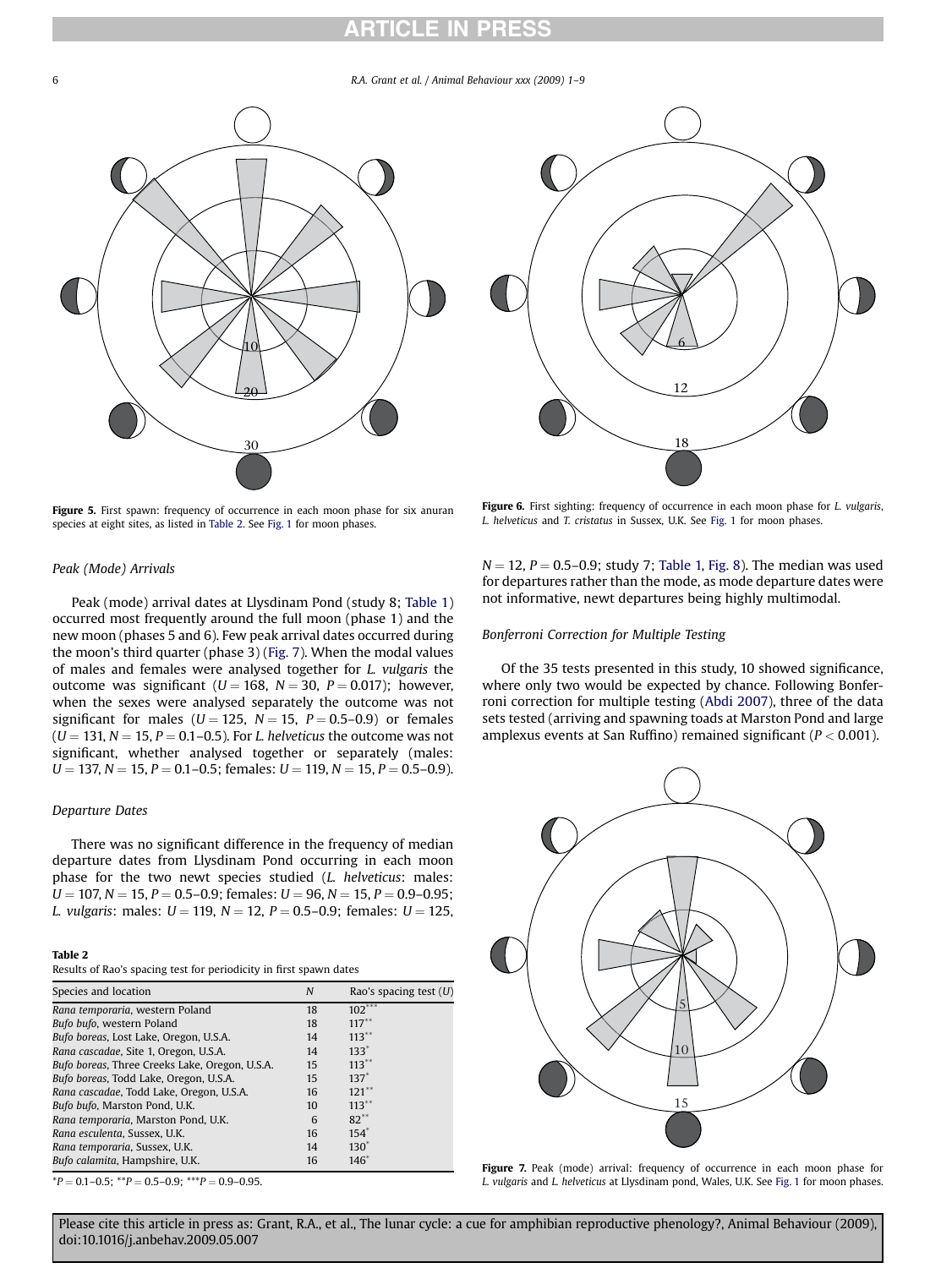R.A. Grant et al. / Animal Behaviour xxx (2009) 1-9

<span id="page-6-0"></span>

Figure 8. Median departure dates: frequency of occurrence in each moon phase for L. vulgaris and L. helveticus at Llysdinam pond, Wales, U.K. See [Fig. 1](#page-3-0) for moon phases.

# DISCUSSION

Our hypothesis that breeding phenology in amphibians reflects periodicity in the lunar cycle is strongly supported by our results, including both anurans and urodeles, from a wide range of locations across the temperate northern hemisphere. Lunar periodicity was shown for large arrival and spawning events, the number of animals in amplexus and first sightings. Only first spawning (anurans) and departure dates (Lissotriton and Triturus newts) showed no evidence of lunar periodicity. The timing of events fell broadly into two categories: events that occurred unimodally, largely around the full moon with very few around the new moon (large arrival, amplexus and spawning events in anurans), and events that occurred bimodally such as first sighting and peak arrival events of Lissotriton and Triturus newts.

The occurrence of both unimodal and bimodal events suggests that different lunar cues are used for the two categories. Moonlight peaks once per cycle, at full moon, while gravitational pull peaks at both new and full moons ([Fig. 1](#page-3-0)). Large arrival, amplexus and spawning events in anurans may be triggered by moonlight, while large arrival events in newts correspond more closely to the gravitational cycle.

Geomagnetism is modulated by lunar cycles ([Markson 1971;](#page-8-0) [Lohmann & Willows 1987](#page-8-0)), decreasing just before a full moon and peaking at the third quarter ([Stolov 1965; Bell & Defouw 1966\)](#page-8-0). The avoidance of the third quarter moon (phase 3) by arriving newts in unrelated studies in Wales and Sussex is striking. It is well known that amphibians, particularly newts, can detect and respond to small geomagnetic changes ([Phillips 1986; Sinsch 2006](#page-8-0)) and they might be using this to regulate reproductive timing.

Lunar cues could form part of the navigational system of amphibians, giving rise to lunar-related reproductive timing as a consequence. Newts are able to make use of small changes in the Earth's magnetic field for 'true' navigation ([Phillips et al. 1995\)](#page-8-0). However, departing newts showed no lunar periodicity, suggesting that the phenomenon is related to reproductive timing. The response of newts to the lunar cycle appears more complex than that of anurans. Statistical tests on the newt data gave variable outcomes. This could be because the tests used were not robust given the apparent bimodality of the data or because the newts are actually showing an avoidance response to the third quarter moon which Rao's test is not adequate to detect. Alternatively, the response of the newts may be complex and require more sophisticated modelling. Further work is underway to clarify this.

The random departure dates of newts suggest that, once breeding is over, other factors may have a greater influence on activity. [Sinsch \(1988\)](#page-8-0) noticed that migrating B. bufo toads followed a direct path to their breeding site but a less direct one on departure. It is possible that different factors influence arrival to and departure from breeding sites in amphibians.

Moonlight may act as a stimulus through either retinal or extraretinal photoreceptors, such as the pineal gland [\(Takemura](#page-8-0) [et al. 2006\)](#page-8-0). Evidence for such mechanisms has been found in a number of species of fish, such as the rabbitfish in which cues from the moon stimulate the hypothalamus–pituitary–gonadal axis, thus controlling the secretion of gonadotrophin by the pituitary gland ([Takemura et al. 2004](#page-8-0)). Where moonlight is the necessary cue for reproductive events, artificial lighting is likely to hinder synchronization among breeding populations, and may negatively affect reproductive success.

While artificial light undoubtedly affects the behaviour of amphibians ([Buchanan 1993, 1998](#page-8-0)) the torchlight we used is unlikely to have biased the results of this study, as it was shone only briefly to enable animals to be counted. However, levels of ecological light pollution (ELP), which may disrupt normal amphibian breeding activity ([Baker & Richardson 2006; Buchanan](#page-7-0) [2006\)](#page-7-0) differed between sites. ELP is brighter and more focused than moonlight and can have a significant effect on the behaviour of amphibians which have dark-adapted eyes ([Cornell & Hailman](#page-8-0) [1984\)](#page-8-0).

ELP at the sites was not quantified, but all three were in Western Europe, which has high levels of light pollution ([Cinzano](#page-8-0) et al. [2001](#page-8-0)). If amphibians are responding to lunar light, ELP is likely to disrupt this response; it has been referred to as 'the perpetual full moon' ([Longcore & Rich 2004\)](#page-8-0). It may be more difficult to detect the effects of lunar phase at sites with high ELP; previous reports of lunar periodicity in amphibian reproductive activity come from areas with relatively low light pollution, such as Java ([Church](#page-8-0) [1960a, b](#page-8-0)) and Western Australia ([Byrne 2002](#page-8-0)).

However, observations at San Ruffino Lake suggest that anurans are not responding directly to moonlight, but may have a lunarentrained endogenous rhythm. On 2 May 2007 (a full moon) there was a large peak in toad arrivals at dusk despite cloud cover and the moon being low on the horizon behind mountains and invisible throughout the survey. It is possible that toads have an endogenous circalunar cycle, entrained at intervals by moonlight. Endogenous cycles of this type can continue for a period of time even when the zeitgeber (entraining factor) is removed, but they need resetting periodically [\(Franke 1985, 1986\)](#page-8-0).

Climate is likely to modify circalunar rhythms, and [Fitzgerald &](#page-8-0) [Bider \(1974\)](#page-8-0) found that lunar-related activity in B. americanus was masked by weather. While our data are limited to northern temperate regions, evidence for lunar periodicity in amphibian reproduction in tropical and Mediterranean climates has been presented by [Church \(1960a\)](#page-8-0) and [Byrne \(2002\),](#page-8-0) respectively. In Java, where humidity and temperature vary little throughout the year, B. melanostictus breeds all year round; most females were in reproductive condition around full moon, regardless of temperature or rainfall [\(Church 1960a\)](#page-8-0). [Byrne \(2002\)](#page-8-0) observed that the number of mating pairs of the frog C. georgiana in Western Australia (with a Mediterranean climate of mild winters and hot summers) was correlated with lunar phase, with more matings occurring around the full moon.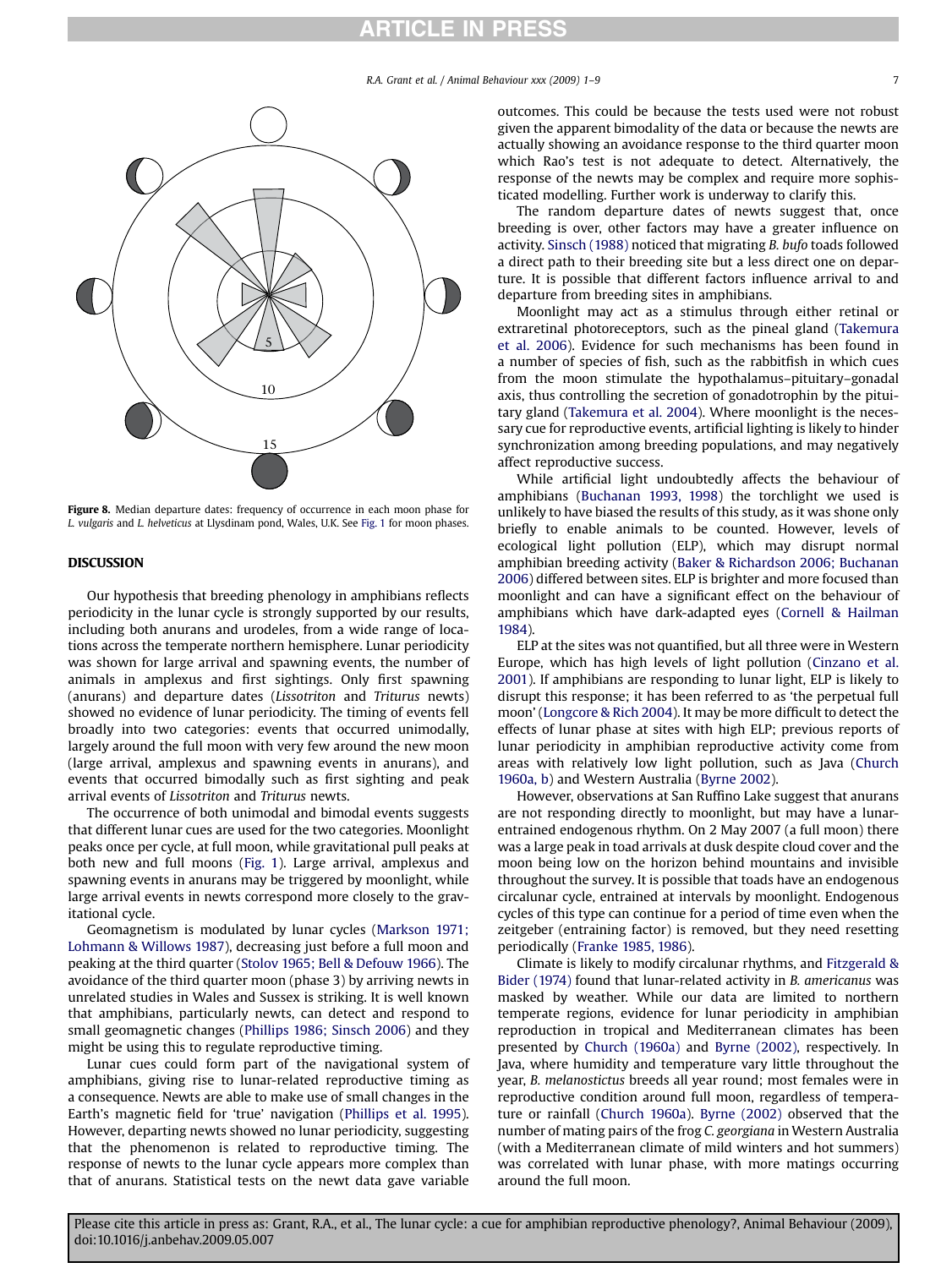<span id="page-7-0"></span>

The apparent migration 'response' to full moon in anurans may be a consequence of oocyte development being linked to lunar phase earlier in the year, rather than a direct effect. This has been demonstrated in rabbitfish (where the lunar-entrained ovulation cycle culminates in spawning at a species-specific lunar phase; [Park](#page-8-0) [et al. 2006](#page-8-0)) and in amphibians (female B. melanostictus mainly ovulate around the full moon; [Church 1960a\)](#page-8-0).

Our results described only events that occur during the amphibian breeding season. Outside the breeding season [Fitzgerald](#page-8-0) [& Bider \(1974\)](#page-8-0) reported increased movements of B. americanus around the new moon. Also, [Church \(1960b\)](#page-8-0) observed that Rana cancrivora come into reproductive condition during new moons. These observations are the reverse of the trend that we recorded, perhaps because different factors operate outside the breeding season, or because the nature of the lunar response is species specific. Further investigation is needed to clarify such differences.

Breeding in full light under a full moon could be an adaptive antipredator response in B. bufo. Animals active in moonlight may be at an advantage if their visual acuity is better than that of their predators. For example, the hylid frog Smilisca sila is predated by bats, which locate frogs by their calls. On clear moonlit nights frogs could more easily see their predators and called more and from less concealed sites [\(Tuttle & Ryan 1982](#page-8-0)). Visually oriented diurnal predators such as snakes and birds of prey will be at a disadvantage at low light intensities such as around the new moon ([Oseen &](#page-8-0) [Wassersug 2002\)](#page-8-0). However, in the darker moon phases olfactory oriented predators such as foxes and rodents may have an advantage over their more visually oriented amphibian prey. Toads' predators include raptors, crows, owls, snakes, hedgehogs, otters, foxes and rodents (Beebee & Griffiths 2000). The variety of predators on anuran amphibians makes it difficult to speculate on the costs or benefits of breeding under a full moon in relation to predation. Anurans in large breeding aggregations may also gain protection from predators by predator satiation ([Ims 1990\)](#page-8-0) leading to continued selection for synchronous reproduction. Synchronous breeding could also lead to synchronous metamorphosis, thought to be an antipredator strategy in B. americanus ([DeVito 2003\)](#page-8-0). Anurans could be responding to increases in the number of insect prey; however, this seems unlikely as common toads, at least, do not eat while breeding (Beebee & Griffiths 2000). Alternatively, light may be important for visual mate choice ([Byrne 2002\)](#page-8-0). More work is needed to clarify the adaptive function of lunar-related reproductive synchronization in amphibians.

It is evident from the literature that temperature and rainfall influence reproductive timing [\(Hurlbert 1969; Semlitsch 1985;](#page-8-0) [Reading 1998; Todd & Winne 2006](#page-8-0)). Amphibians have a temperature threshold for activity [\(Reading 1998\)](#page-8-0), regardless of moon phase, and events occurring early in the year, such as first spawn, may be more influenced by minimum temperature than moon phase. This may explain why first spawn dates were not influenced by lunar phase in this study.

First spawn dates used in this study were all from species located at temperate latitudes  $44^{\circ}N-54^{\circ}N$ . It is likely that at other latitudes, the interaction of climatic variables with moon phase is different. Animals may be responding to weather rather than lunar cues per se, but the case for a lunar effect on weather and how it affects amphibians is not clear and merits further investigation. Some studies report that climate varies according to the semilunar cycle [\(Brier & Bradley 1964; Carpenter et al. 1972\)](#page-8-0), while other studies report no correlation ([O'Mahoney 1965; Premachandra](#page-8-0) [et al. 2005\)](#page-8-0).

In this study we considered only the 29.5-day synodic lunar cycle, that is, the time it takes for the Moon to return to the same phase. Other potentially important lunar cycles such as the 18.6-year nodal cycle, caused by variations in the inclination of the

orbit of the Moon with respect to the Earth's equator, were not addressed. The nodal cycle can modulate lunar-synchronized breeding in some mammals [\(Kollerstrom 2004\)](#page-8-0) and marine invertebrates [\(Dan & Kubota 1960\)](#page-8-0) and might also affect amphibian migrations.

As a consequence of retrospective use of data collected for other purposes, there are some limitations to our study including inconsistencies of methods between sites, and a lack of data on light levels, moon rise and set times, or cloud cover. Data collected using pitfall traps might have given more reliable data on arrival totals. Our analysis is further limited by the lack of statistical methods to control for multiple factors when analysing circular data. This means that where otherwise we might have pooled data sets and controlled for categorical variables such as site or species, it was instead necessary to analyse each data set separately, giving smaller sample sizes and potential issues with multiple testing. However, we consider that multiple testing was not a serious issue in this study as significant outcomes were clustered around particular reproductive events (large anuran arrival and spawning events), whereas nonsignificant results were clustered around first spawn, newt departures and some newt arrivals, indicating the results have biological relevance, and are not statistical artefacts. Data were still in some cases pooled by sex; this was unavoidable where sex was not recorded (i.e. first newt arrivals, arrivals at San Ruffino in 2006, arrivals of R. kl. hispanica).

The response of amphibians to the moon is likely to be more complex than the analysis here suggests, and further work is underway to unravel some of these more complex responses. Despite current limitations, our results point to a clear lunar effect in amphibian breeding phenology and provide a useful starting point for further research in this area.

Few studies of breeding phenology consider lunar phase as a variable, and to our knowledge this is the first study that has investigated the effect of lunar phase on urodele reproductive timing. Population censuses and long-term monitoring should take lunar phase into account, as the number of amphibians active varies with the lunar cycle and may give inconsistent results from year to year. For example, programmes designed to avoid mass road deaths could be coordinated with the appropriate parts of the lunar cycle for a particular species. The findings of this study therefore have important implications for the conservation of amphibians, which are declining globally ([Halliday 1998; Stuart et al. 2004](#page-8-0)).

# Acknowledgments

We thank Giuseppe Millozzi at the 'Dimensione Natura', San Ruffino Lake for permission to carry out surveys, Richard Cuss, Louise McCann, Jane Yates and Chao Wang for field assistance, Katrin Linse, Franco Andreone and three anonymous referees for comments on the manuscript and Mike Gillman, Ian Vaughan and Mathieu Denöel for statistical advice.

#### References

- Abdi, H. 2007. Bonferroni and Sidak corrections for multiple comparisons. In: Encyclopedia of Measurement and Statistics (Ed. by N. J. Salkind), pp. 103–107. Thousand Oaks, California: Sage.
- Archibald, H. L. 1976. Spring drumming patterns of ruffed grouse. Auk, 93, 808–829. Archibald, H. L. 1977. Is the 10-year wildlife cycle induced by a lunar cycle? Wildlife Society Bulletin, 5, 126–129.
- Baker, B. J. & Richardson, J. M. L. 2006. The effect of artificial light on male breeding-season behaviour in green frogs, Rana clamitans melanota. Canadian Journal of Zoology, 84, 1528–1532.
- Batschelet, E. 1981. Circular Statistics in Biology. London: Academic Press.
- Beebee, T. 1995. Amphibian breeding and climate. Nature, 374, 219–220.

Beebee, T. & Griffiths, R. A. 2000. Amphibians and Reptiles. London: Harper Collins.